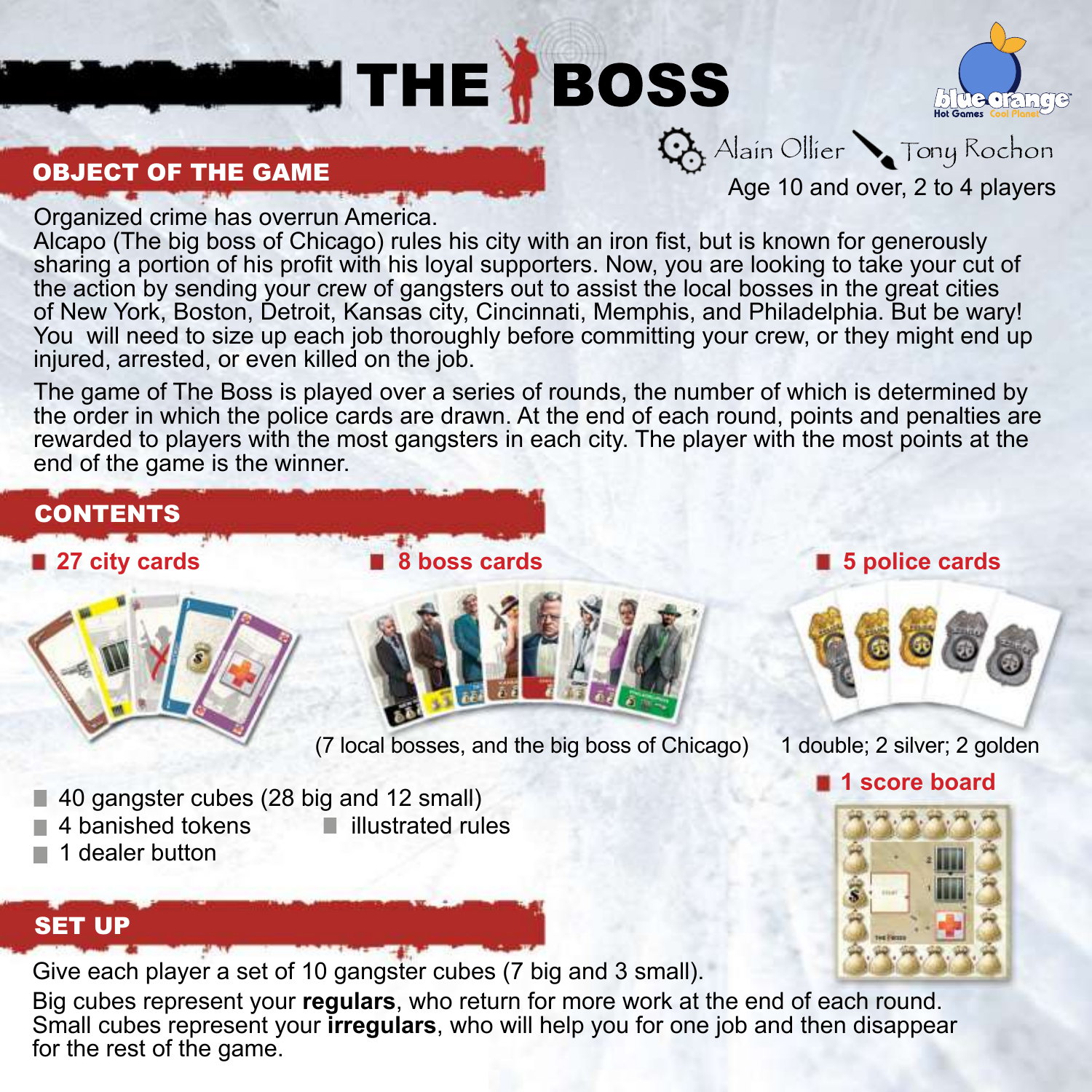- Place the score board in the center of the table, and place one big cube from each player on the START square (to keep track of that player's points).
- Shuffle the 5 police cards together and place them in a facedown deck next to the score board.
- $\blacksquare$  Give the dealer button to the oldest player. This player will begin the game as the dealer and the responsibility will pass clockwise after each round.

#### **Choosing Boss Cards:**

- The game is played with one of many different possible combinations of boss cards (depending on the number of players). Which boss cards you choose, will decide which city cards you play with during the game.
- Consult the following aid to find the possible combinations for your player count. The numbers listed correspond to the numbers printed on each boss card.

(New York is 1. Boston is 2. Detroit is 3. Kansas city is 4. Cincinnati is 5. Memphis is 6. Philadelphia is 7.)



 $\blacksquare$  The dealer takes the boss cards you are playing with and arranges them in numerical order with the smallest number on the left and the largest number on the right.

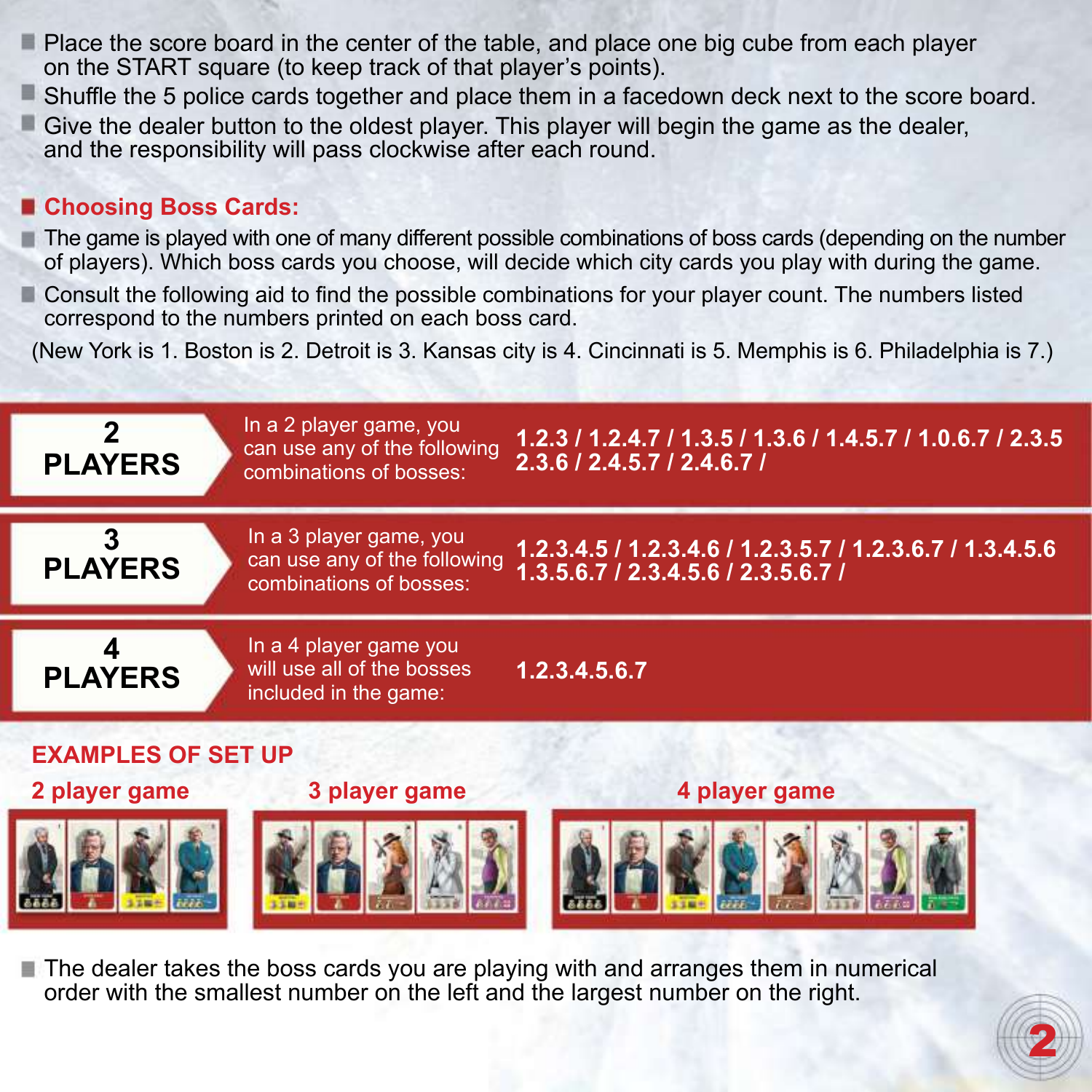#### **Chicago Rules**

#### **After all the local bosses have been arranged, Chicago is then added to the second position in line.**

Note: While Chicago begins the game in second position, it will advance forward one position to the right at the end of each round.

- $\blacksquare$  The dealer then takes all the city cards corresponding to the boss cards in play and shuffles them together to form a face down deck next to the dealer button.
- $\blacksquare$  If you are playing with Cincinati, you must also give each player a banished token.
- Any unused cards are placed back in the box and will not be used this game.

# PLAYING THE GAME

The game is played over a series of rounds, with each player taking their turn in order, beginning with the dealer and passing in a clockwise direction.

# BEGINNING A ROUND

To begin each round, the dealer shuffles together all the city cards, and then removes one card of each color, placing it facedown, immediately below its corresponding boss card.

These facedown cards are the rewards for controlling that city at the end of the round.

**IMPORTANT: Do not look at the facedown rewards. It is your job to deduce their values over the course of the round, based on which cards you and your opponents play.** 

**After placing one reward below each boss card, the dealer then shuffles the deck again and deals out the remaining cards evenly to all players.** 

Note: The colors of the cards in your hand are public knowledge and must be visible to all players.

# PLAYING A ROUND

**On your turn, you will choose to take either one or both of the following two actions**  (the order doesn't matter):

1. Take Control of a City (Optional) 2. Reveal Information (Mandatory)

## **EXAMPLE OF SET UP FOR 4 PLAYERS**



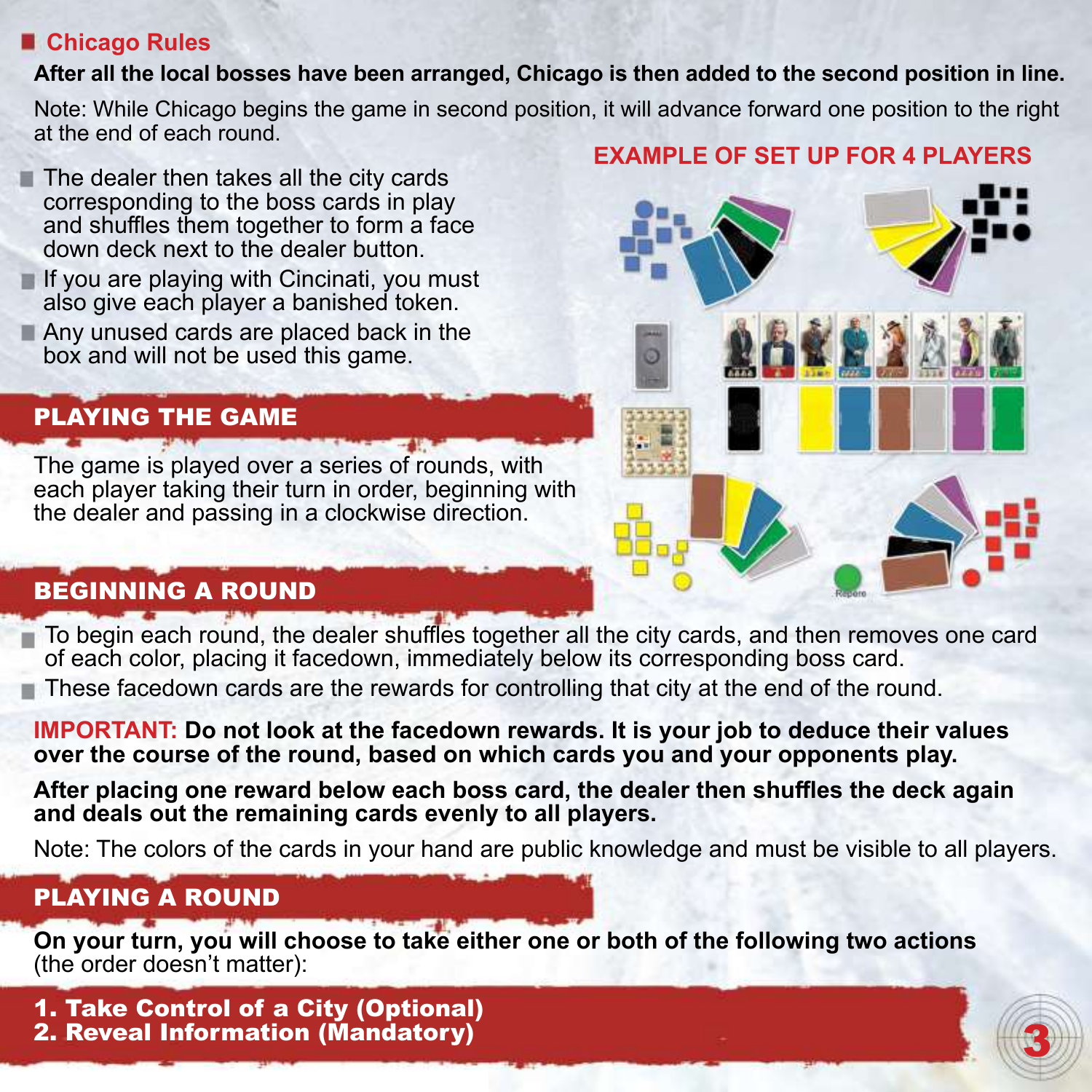## ▶ 1. TAKE CONTROL OF A CITY (Optional)

- Commit one or more of your gangsters to a city in order to win the reward for controlling it at the end of the round.
- You can add any combination of gangster cubes (big and/or small) onto ONE of the boss cards in play.
	- Note: You can only add cubes to one boss card each turn, but you can change which boss you choose from turn to turn.
- Whenever you add gangsters to a boss card, it must raise your total number of cubes on that card to a number greater than any other player's total for that city.

#### **EXAMPLE: Player A has 1 cube on New York City and Player B has 2 cubes there. If player A wants to retake control of the city, he will need to add at least 2 more cubes there to do so.**

**Big cubes and small cubes have the same value when determining control of a city. HOWEVER,** small cubes can never be placed by themselves. (You must play them along with at least one of your big cubes).

Note: Gangsters cannot be moved or removed from a city until the end of the round.

#### **Chicago Rules**

**You can add gangsters to Chicago in the same way as in other cities, except that you can ONLY add them to Chicago if you have already placed cubes in a different city earlier this round. Placing a "city" card face up**

## ▶ 2. REVEAL INFORMATION (Mandatory)

**Play one of the city cards from your hand and** place it faceup immediately below its boss card (and any other cards already played in that city). Players must be able to see the values of all cards played this round.

Note: The city card you reveal does not need to be the same city in which you commit your gangsters this turn.

**Play continues, with players taking their turns until each player has only 1 card left in hand, which begins the final turn of each round.**

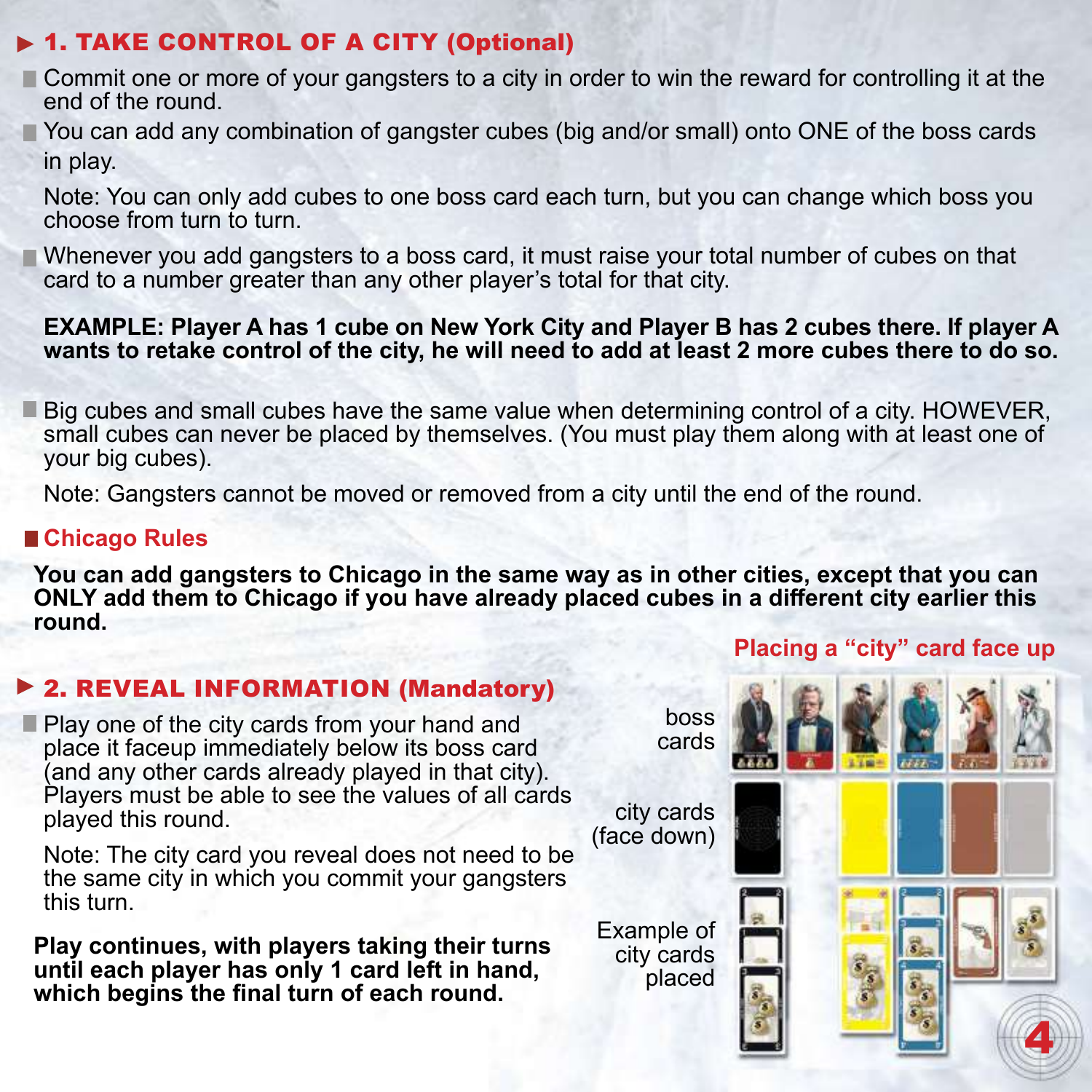# Last turn of a round

 $\blacksquare$  When each player has only one card left in their hand, the game temporarily pauses, and two things happen:

#### 1. The turn order changes

2. The next police card is flipped faceup.

# **1. TURN ORDER CHANGES**

On the last turn of the round, players now play in descending order based on the number of unused gangster cubes they have remaining in their reserve.

The player with the most cubes remaining plays first, and the player with the fewest cubes plays last. If more than one player have the same number of cubes left in their reserve, then those players play in clockwise order starting with the person closest to the dealer button.



 **These examples illustrate turn order for the final turns of the round. The numbers 1, 2, 3, and 4 indicate the order of play.**

# 2. Police Card is Flipped

The next card of the police deck is flipped faceup. If this card reveals the 3rd badge of the same color (i.e.: the double card + 2 matching ones), then it signifies that the current round is the last round of the game.

# ENDING A ROUND

After each player has taken their final turn of the round, the majority controller of each city claims that city's reward. Whoever has the most gangster cubes in a particular city, takes that city's facedown card as their reward and applies its effect.

There are two types of rewards: **Points** and **Penalties**.

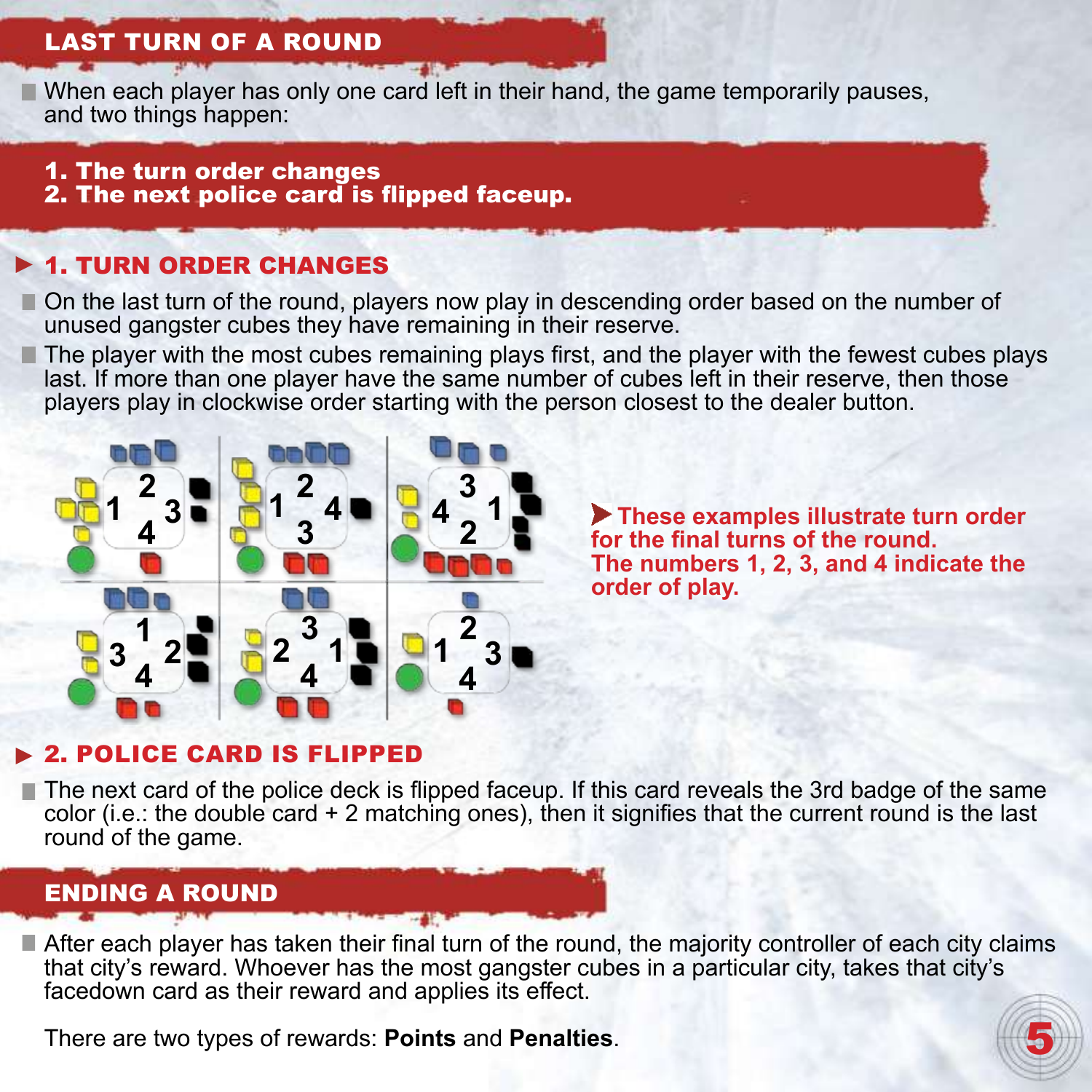## **POINTS:**



 You score the number of points printed on these cards. (Advance your score token the appropriate number of spaces around the score board).



Note: If your score token completes a lap around the board, it simply continues around for another lap.

## **BPENALTIES:**

You score no points for these cards, and incur a penalty instead.



# **Revolver:**

One of your big cubes is killed and immediately removed from play for the rest of the game.



## **Prison:**

One of your big cubes is arrested and temporarily removed from play for two rounds. Place it on the first prison square on the score card. After the next round of play, move it to the second prison square to show that it is one round away from being able to be used again.



#### **Hospital:**

One of your big cubes is injured and temporarily removed from play for one round. Place it on the hospital square on the score card. After the next round of play, it is able to be used again.



## **Banished:**

You are permanently banished from Cincinnati. Place your banished token on Cincinnati's boss card to show that you can no longer place gangster cubes there for the rest of the game.

## **Chicago Rules:**

**Whoever controlls Chicago at the end of the round does not claim a card for that city, and instead scores half the total value of each of the last cards played at all of the cities to the left of Chicago's current position.** 

Note: Penalty cards (prison, hospital, banished, and revolver) are worth zero points for Chicago, and their penalty is not applied.

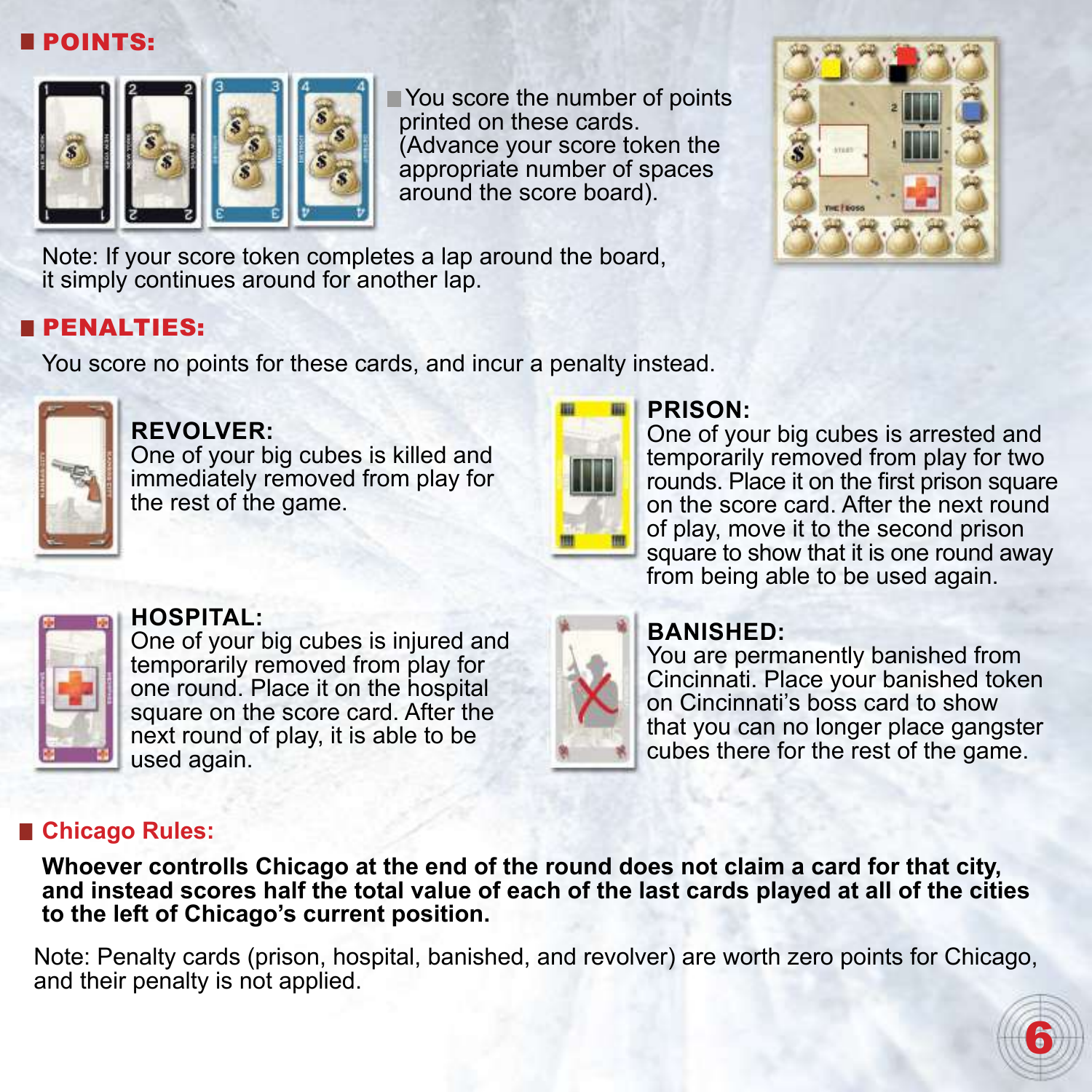# preparing the next round

After resolving all points and penalties for the round, any remaining big gangster cubes are returned to players for use on future rounds. Any small cubes used this round, however, are removed from the game and can no longer be used.

#### **Chicago Rules:**

**Chicago moves one position to the right at the end of every round.**



**Position of the cards before the** 1st round of a 3 player game



**Position of the cards before the** 2nd round of a 3 player game

Note: When Chicago is in the farthest most right boss card, its characteristics remain the same, but its position will no longer change after each round.

The dealer button is passed in a clockwise direction, and a new round begins (as long as the third matching police card has yet to be drawn).

# END OF GAME

After the third matching police card has been revealed, and the players finish the final round (applying points and penalties for controlling cities), then a winner is determined.

7 The player with the most points wins the game. If there is a tie, then the winner is the player who scored the most points on the last round of the game. If there is still a tie, the winner is the one who has the most gangster cubes remaining in their reserve (after the final round's penalties have been applied). If there is STILL a tie, then another overtime round is played to determine a winner.